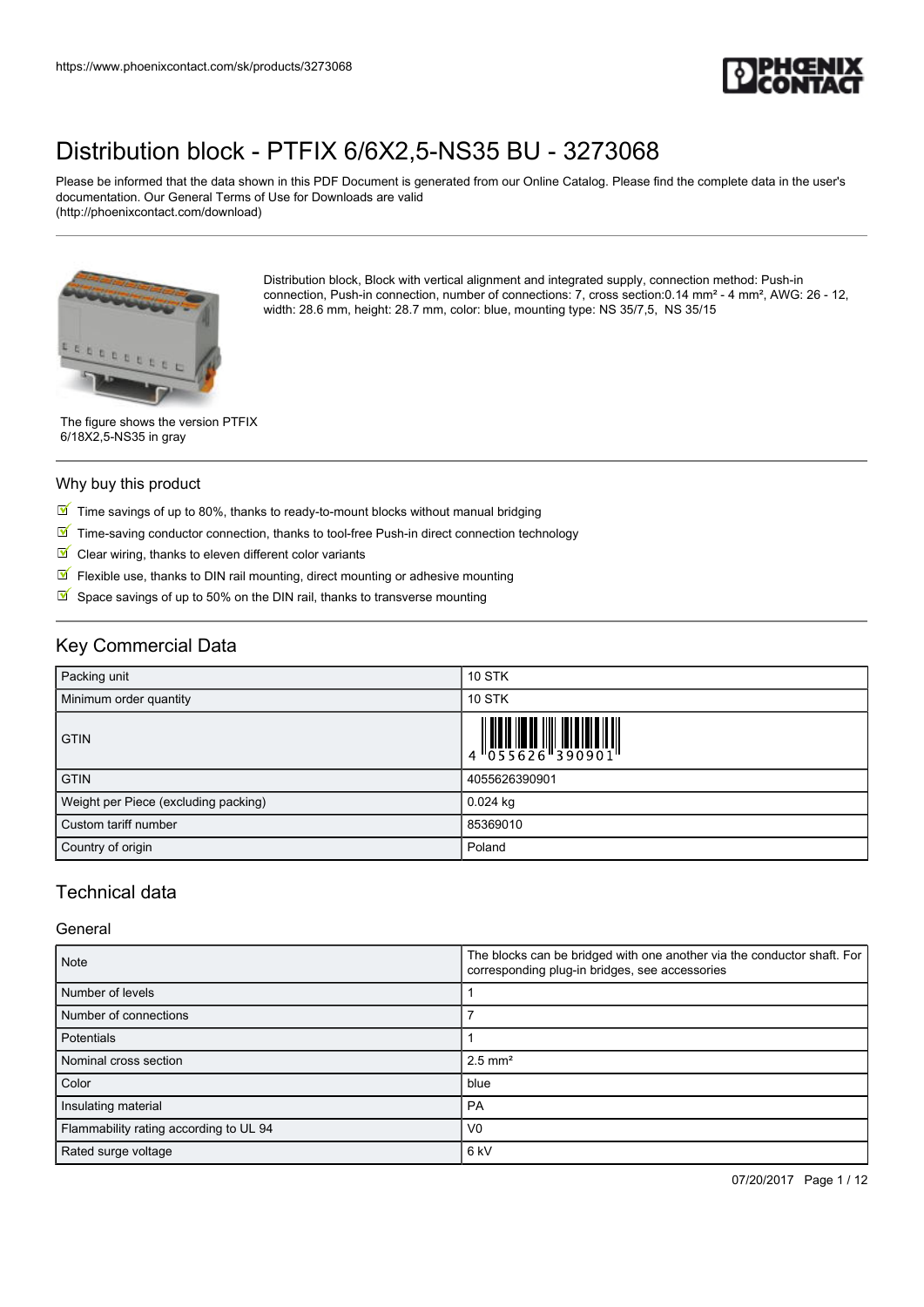

## Technical data

### General

| Degree of pollution                             | 3                                                                                                        |  |
|-------------------------------------------------|----------------------------------------------------------------------------------------------------------|--|
| Overvoltage category                            | Ш                                                                                                        |  |
| Insulating material group                       |                                                                                                          |  |
| Maximum power dissipation for nominal condition | 1.31 W (the value is based on one connection block and is multiplied<br>according to the pin assignment) |  |
| Maximum load current                            | 24 A                                                                                                     |  |
| Nominal current $I_N$                           | 24 A                                                                                                     |  |
| Nominal voltage $U_N$                           | 500 V                                                                                                    |  |
| Maximum load current                            | 57 A (with 10 mm <sup>2</sup> conductor cross section)                                                   |  |
| Nominal current $I_N$                           | 41 A (with 6 mm <sup>2</sup> conductor cross section)                                                    |  |
| Nominal voltage $U_N$                           | 500 V                                                                                                    |  |
| Open side panel                                 | No                                                                                                       |  |

#### Dimensions

| Width            | 28.6 mm |
|------------------|---------|
| Length           | 58.1 mm |
| Height           | 28.7 mm |
| Height NS 35/7,5 | 32.1 mm |
| Height NS 35/15  | 39.6 mm |

#### Connection data

| Connection method                                                          | Push-in connection    |
|----------------------------------------------------------------------------|-----------------------|
| Connection in acc. with standard                                           | IEC 60947-7-1         |
| Conductor cross section solid min.                                         | $0.14 \, \text{mm}^2$ |
| Conductor cross section solid max.                                         | $4 \text{ mm}^2$      |
| Conductor cross section AWG min.                                           | 26                    |
| Conductor cross section AWG max.                                           | 12                    |
| Conductor cross section flexible min.                                      | $0.14 \, \text{mm}^2$ |
| Conductor cross section flexible max.                                      | $2.5$ mm <sup>2</sup> |
| Min. AWG conductor cross section, flexible                                 | 26                    |
| Max. AWG conductor cross section, flexible                                 | 14                    |
| Conductor cross section flexible, with ferrule without plastic sleeve min. | $0.14 \text{ mm}^2$   |
| Conductor cross section flexible, with ferrule without plastic sleeve max. | $2.5$ mm <sup>2</sup> |
| Conductor cross section flexible, with ferrule with plastic sleeve min.    | $0.14 \text{ mm}^2$   |
| Conductor cross section flexible, with ferrule with plastic sleeve max.    | $2.5$ mm <sup>2</sup> |
| Stripping length                                                           | 8 mm  10 mm           |
| Internal cylindrical gage                                                  | A <sub>3</sub>        |
| Connection method                                                          | Push-in connection    |
| Connection in acc. with standard                                           | IEC 60947-7-1         |
| Conductor cross section solid min.                                         | $0.5$ mm <sup>2</sup> |
| Conductor cross section solid max.                                         | $10 \text{ mm}^2$     |
| Conductor cross section AWG min.                                           | 20                    |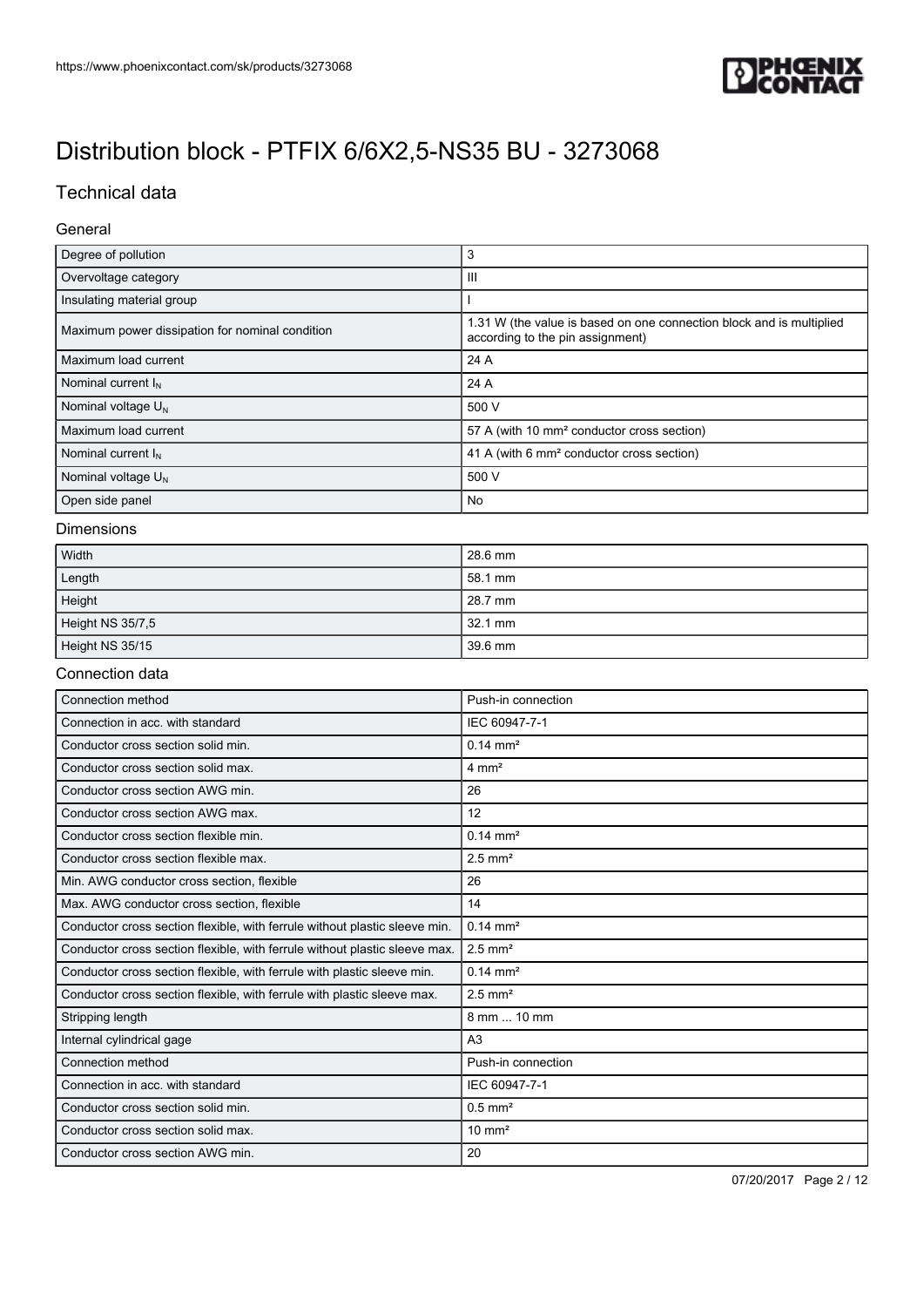

## Technical data

### Connection data

| Conductor cross section AWG max.                                                           | 8                     |
|--------------------------------------------------------------------------------------------|-----------------------|
| Conductor cross section flexible min.                                                      | $0.5$ mm <sup>2</sup> |
| Conductor cross section flexible max.                                                      | $6 \text{ mm}^2$      |
| Min. AWG conductor cross section, flexible                                                 | 20                    |
| Max. AWG conductor cross section, flexible                                                 | 10                    |
| Conductor cross section flexible, with ferrule without plastic sleeve min.                 | $0.5$ mm <sup>2</sup> |
| Conductor cross section flexible, with ferrule without plastic sleeve max.                 | $6 \text{ mm}^2$      |
| Conductor cross section flexible, with ferrule with plastic sleeve min.                    | $0.5$ mm <sup>2</sup> |
| Conductor cross section flexible, with ferrule with plastic sleeve max.                    | $6 \text{ mm}^2$      |
| 2 conductors with same cross section, stranded, TWIN ferrules with<br>plastic sleeve, min. | $0.5$ mm <sup>2</sup> |
| 2 conductors with same cross section, stranded, TWIN ferrules with<br>plastic sleeve, max. | $1.5$ mm <sup>2</sup> |
| Stripping length                                                                           | 10 mm  12 mm          |

### Standards and Regulations

| Connection in acc. with standard       | IEC 60947-7-1  |
|----------------------------------------|----------------|
|                                        | IEC 60947-7-1  |
| Flammability rating according to UL 94 | V <sub>0</sub> |

## Drawings

Circuit diagram



## **Classifications**

#### eCl@ss

| eCl@ss 4.0 | 27141121 |
|------------|----------|
| eCl@ss 4.1 | 27141121 |
| eCl@ss 5.0 | 27141120 |
| eCl@ss 5.1 | 27141120 |
| eCl@ss 6.0 | 27141120 |
| eCl@ss 7.0 | 27141120 |
| eCl@ss 8.0 | 27141120 |
| eCl@ss 9.0 | 27141120 |

#### ETIM

| ETIM 3.0 | EC000897 |
|----------|----------|
| ETIM 4.0 | EC000897 |
| ETIM 5.0 | EC000897 |
| ETIM 6.0 | EC000897 |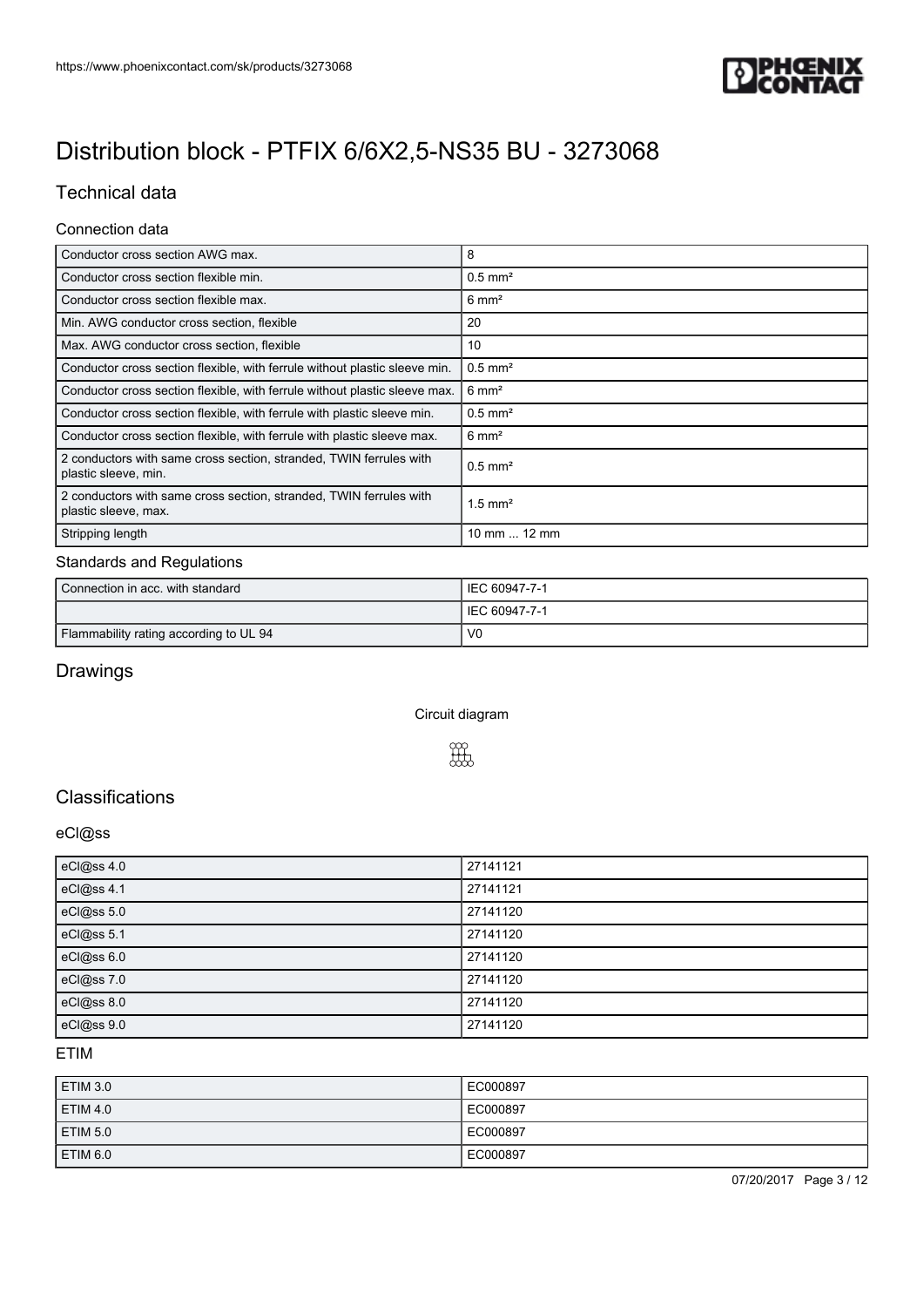

## **Classifications**

### UNSPSC

| UNSPSC 6.01          | 30211811 |
|----------------------|----------|
| <b>UNSPSC 7.0901</b> | 39121410 |
| UNSPSC 11            | 39121410 |
| <b>UNSPSC 12.01</b>  | 39121410 |
| <b>UNSPSC 13.2</b>   | 39121410 |

## Approvals

### Approvals

#### Approvals

UL Recognized / cUL Recognized / cULus Recognized

#### Ex Approvals

f

### Approval details

| UL Recognized              | http://database.ul.com/cgi-bin/XYV/template/LISEXT/1FRAME/index.htm<br>FILE E 60425<br><b>AT</b> |          |          |  |
|----------------------------|--------------------------------------------------------------------------------------------------|----------|----------|--|
|                            | в                                                                                                | С        |          |  |
| mm <sup>2</sup> /AWG/kcmil | $20 - 8$                                                                                         | $20 - 8$ | $20 - 8$ |  |
| Nominal current IN         | 50 A                                                                                             | 50 A     | 5 A      |  |
| Nominal voltage UN         | 300 V                                                                                            | 300 V    | 600 V    |  |

| cUL Recognized             | Æ,       | http://database.ul.com/cgi-bin/XYV/template/LISEXT/1FRAME/index.htm<br>FILE E 60425 |          |  |
|----------------------------|----------|-------------------------------------------------------------------------------------|----------|--|
|                            | B        | C                                                                                   |          |  |
| mm <sup>2</sup> /AWG/kcmil | $20 - 8$ | $20 - 8$                                                                            | $20 - 8$ |  |
| Nominal current IN         | 50 A     | 50 A                                                                                | 5 A      |  |
| Nominal voltage UN         | 300 V    | 300 V                                                                               | 600 V    |  |



cULus Recognized <http://database.ul.com/cgi-bin/XYV/template/LISEXT/1FRAME/index.htm>

### Accessories

Accessories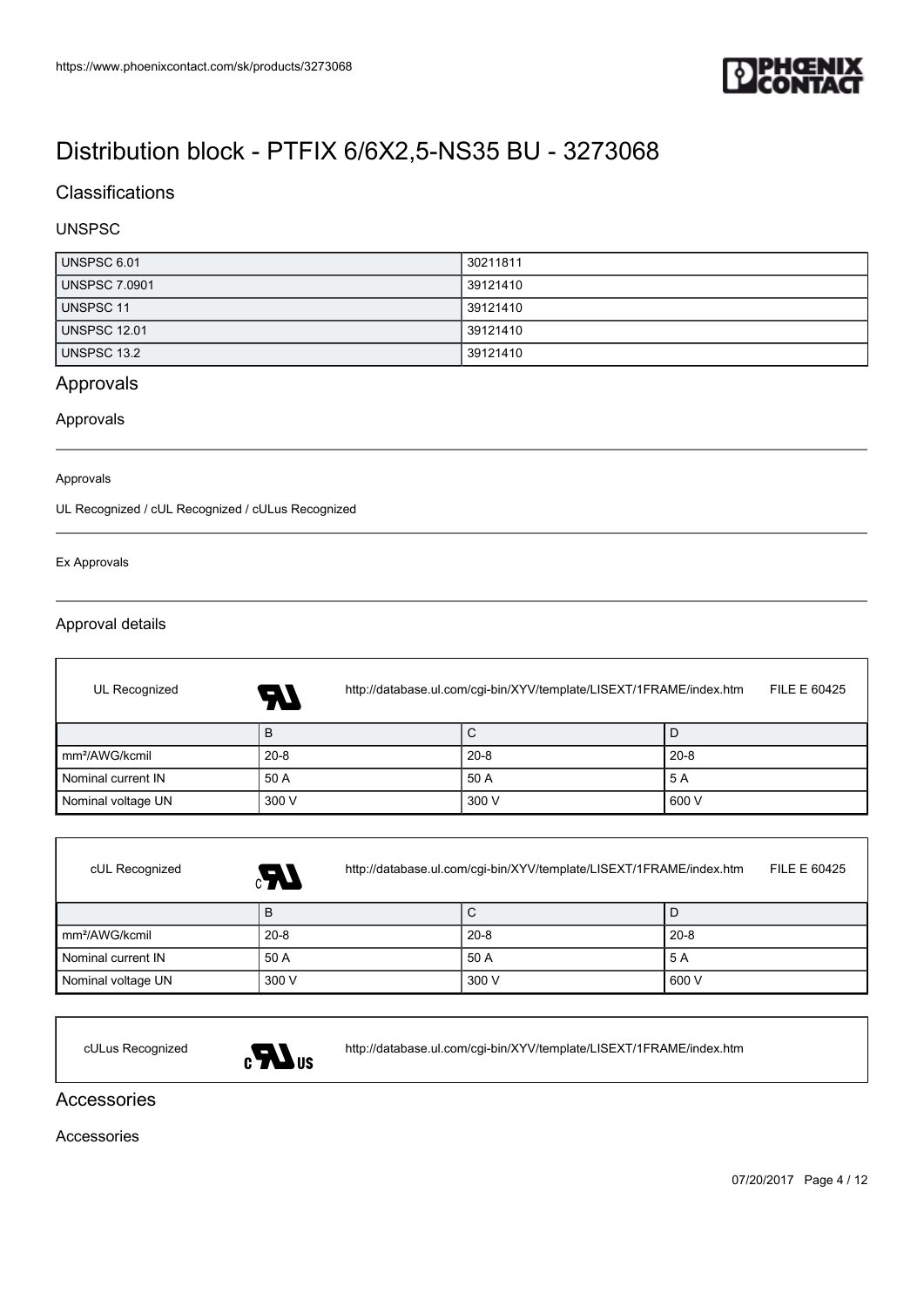

### Accessories

DIN rail

[DIN rail perforated - NS 35/ 7,5 PERF 2000MM - 0801733](https://www.phoenixcontact.com/sk/products/0801733)

DIN rail, material: steel galvanized and passivated with a thick layer, perforated, height 7.5 mm, width 35 mm, length: 2000 mm

[DIN rail, unperforated - NS 35/ 7,5 UNPERF 2000MM - 0801681](https://www.phoenixcontact.com/sk/products/0801681)

DIN rail, material: Steel, unperforated, height 7.5 mm, width 35 mm, length: 2 m

[DIN rail perforated - NS 35/ 7,5 WH PERF 2000MM - 1204119](https://www.phoenixcontact.com/sk/products/1204119)



DIN rail 35 mm (NS 35)

[DIN rail - NS 35/ 7,5 WH UNPERF 2000MM - 1204122](https://www.phoenixcontact.com/sk/products/1204122)



DIN rail 35 mm (NS 35)

[DIN rail, unperforated - NS 35/ 7,5 AL UNPERF 2000MM - 0801704](https://www.phoenixcontact.com/sk/products/0801704)

DIN rail, unperforated, Width: 35 mm, Height: 7.5 mm, Length: 2000 mm, Color: silver

[DIN rail perforated - NS 35/ 7,5 ZN PERF 2000MM - 1206421](https://www.phoenixcontact.com/sk/products/1206421)



DIN rail, material: Galvanized, perforated, height 7.5 mm, width 35 mm, length: 2 m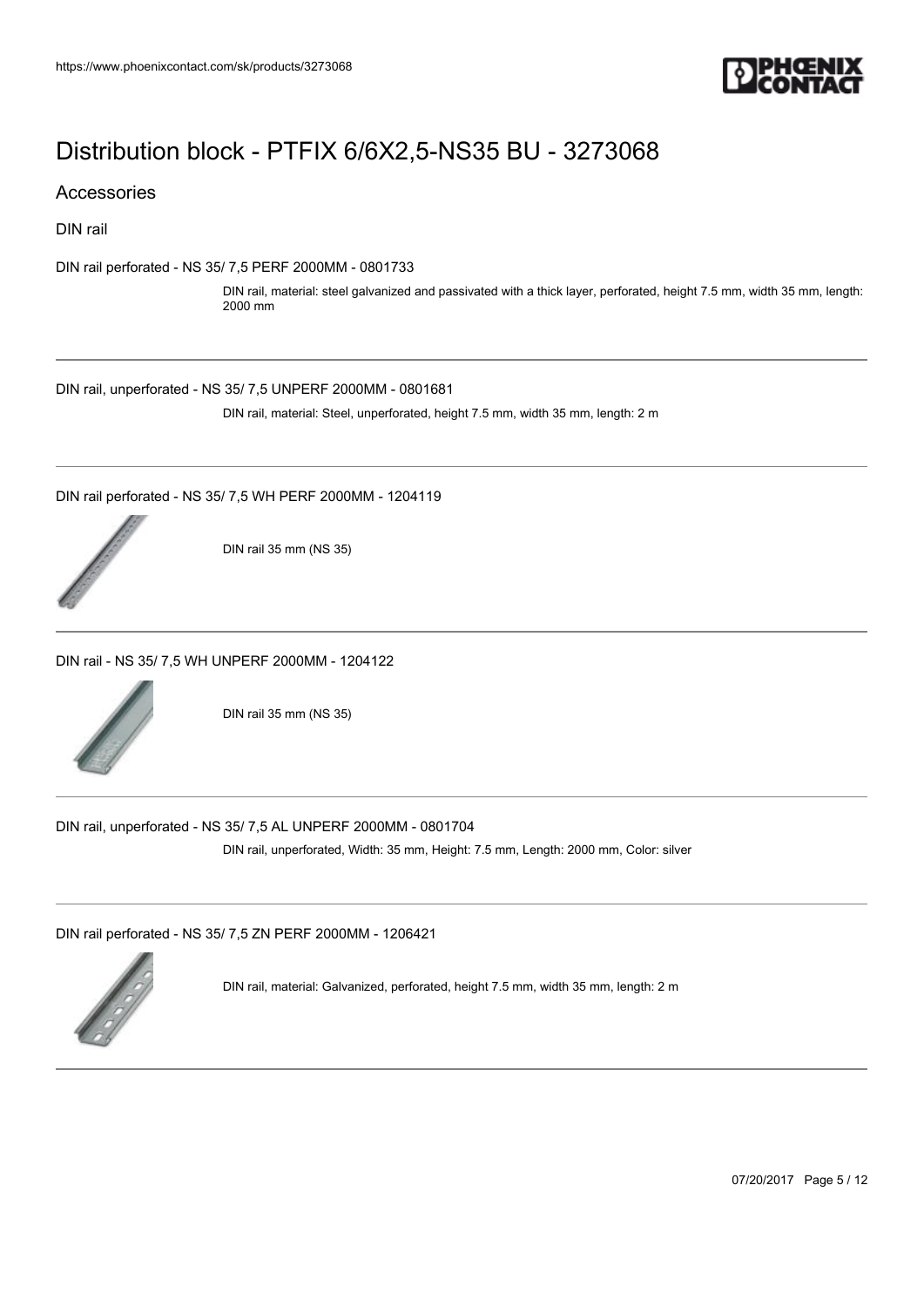

## Accessories

[DIN rail, unperforated - NS 35/ 7,5 ZN UNPERF 2000MM - 1206434](https://www.phoenixcontact.com/sk/products/1206434)



DIN rail, material: Galvanized, unperforated, height 7.5 mm, width 35 mm, length: 2 m

[DIN rail, unperforated - NS 35/ 7,5 CU UNPERF 2000MM - 0801762](https://www.phoenixcontact.com/sk/products/0801762)



DIN rail, material: Copper, unperforated, height 7.5 mm, width 35 mm, length: 2 m

[End cap - NS 35/ 7,5 CAP - 1206560](https://www.phoenixcontact.com/sk/products/1206560)



DIN rail end piece, for DIN rail NS 35/7.5

[DIN rail perforated - NS 35/15 PERF 2000MM - 1201730](https://www.phoenixcontact.com/sk/products/1201730)



DIN rail, material: steel galvanized and passivated with a thick layer, perforated, height 15 mm, width 35 mm, length: 2000 mm

[DIN rail, unperforated - NS 35/15 UNPERF 2000MM - 1201714](https://www.phoenixcontact.com/sk/products/1201714)



DIN rail, material: Steel, unperforated, height 15 mm, width 35 mm, length: 2 m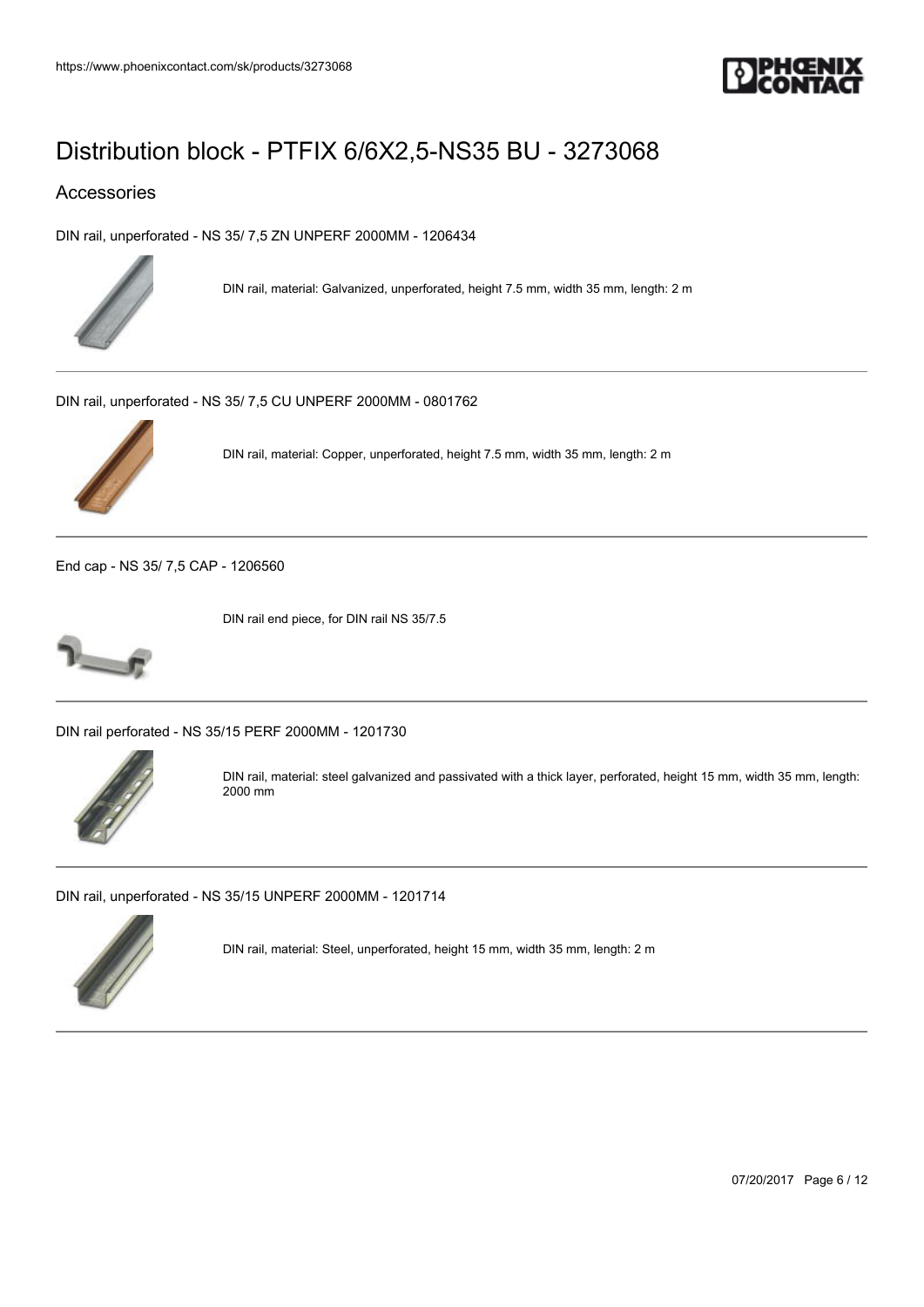

## Accessories

[DIN rail perforated - NS 35/15 WH PERF 2000MM - 0806602](https://www.phoenixcontact.com/sk/products/0806602)



DIN rail 35 mm (NS 35)

[DIN rail - NS 35/15 WH UNPERF 2000MM - 1204135](https://www.phoenixcontact.com/sk/products/1204135)



DIN rail 35 mm (NS 35)

[DIN rail, unperforated - NS 35/15 AL UNPERF 2000MM - 1201756](https://www.phoenixcontact.com/sk/products/1201756)



DIN rail, deep drawn, high profile, unperforated, 1.5 mm thick, material: aluminum, height 15 mm, width 35 mm, length 2000 mm

[DIN rail perforated - NS 35/15 ZN PERF 2000MM - 1206599](https://www.phoenixcontact.com/sk/products/1206599)



DIN rail, material: Galvanized, perforated, height 15 mm, width 35 mm, length: 2 m

[DIN rail, unperforated - NS 35/15 ZN UNPERF 2000MM - 1206586](https://www.phoenixcontact.com/sk/products/1206586)



DIN rail, material: Galvanized, unperforated, height 15 mm, width 35 mm, length: 2 m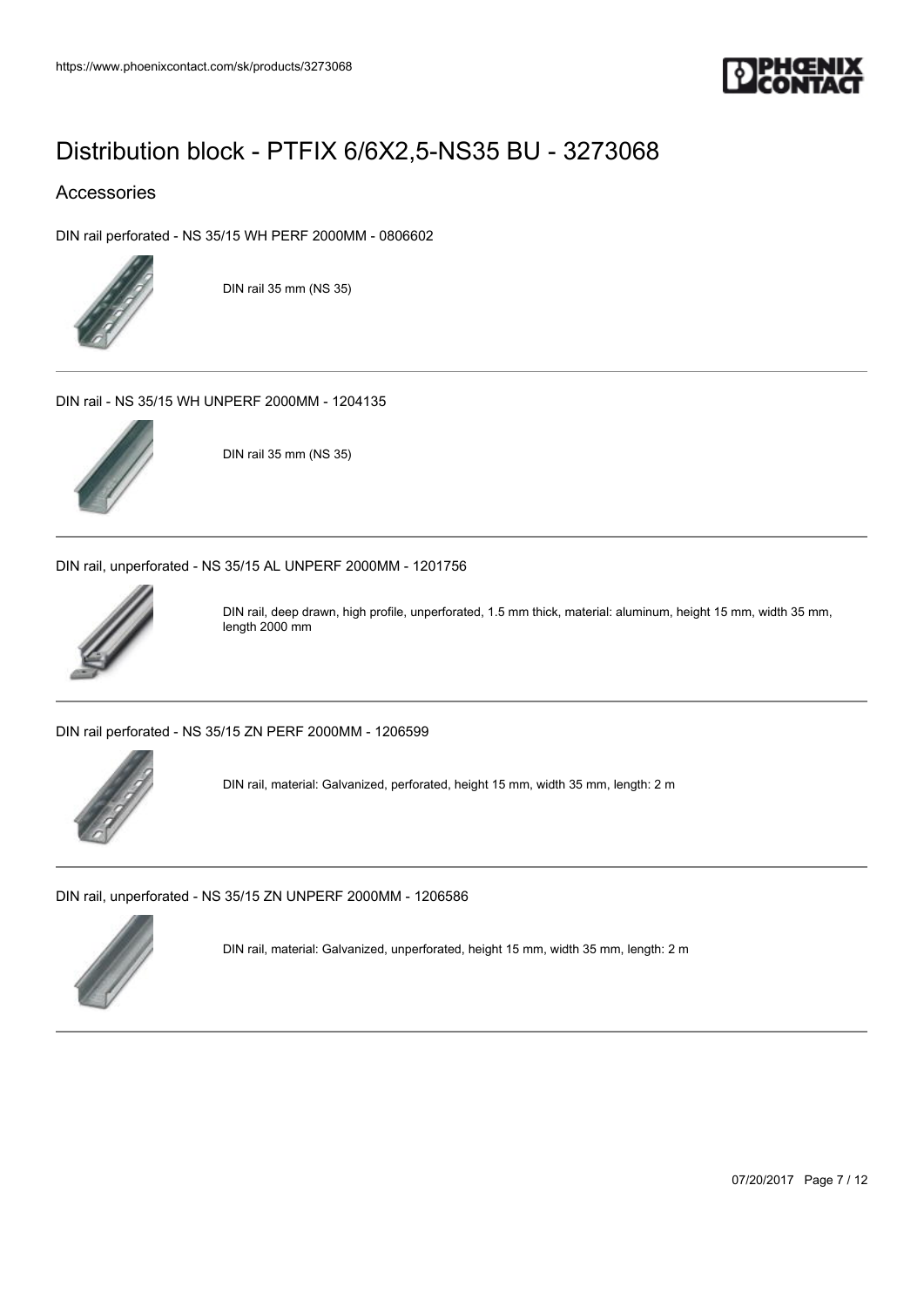

## Accessories

[DIN rail, unperforated - NS 35/15 CU UNPERF 2000MM - 1201895](https://www.phoenixcontact.com/sk/products/1201895)



DIN rail, material: Copper, unperforated, 1.5 mm thick, height 15 mm, width 35 mm, length: 2 m

[End cap - NS 35/15 CAP - 1206573](https://www.phoenixcontact.com/sk/products/1206573)



DIN rail end piece, for DIN rail NS 35/15

Insulating sleeve

[Insulating sleeve - MPS-IH WH - 0201663](https://www.phoenixcontact.com/sk/products/0201663)



Insulating sleeve, color: white

[Insulating sleeve - MPS-IH RD - 0201676](https://www.phoenixcontact.com/sk/products/0201676)



Insulating sleeve, color: red

[Insulating sleeve - MPS-IH BU - 0201689](https://www.phoenixcontact.com/sk/products/0201689)



Insulating sleeve, color: blue

07/20/2017 Page 8 / 12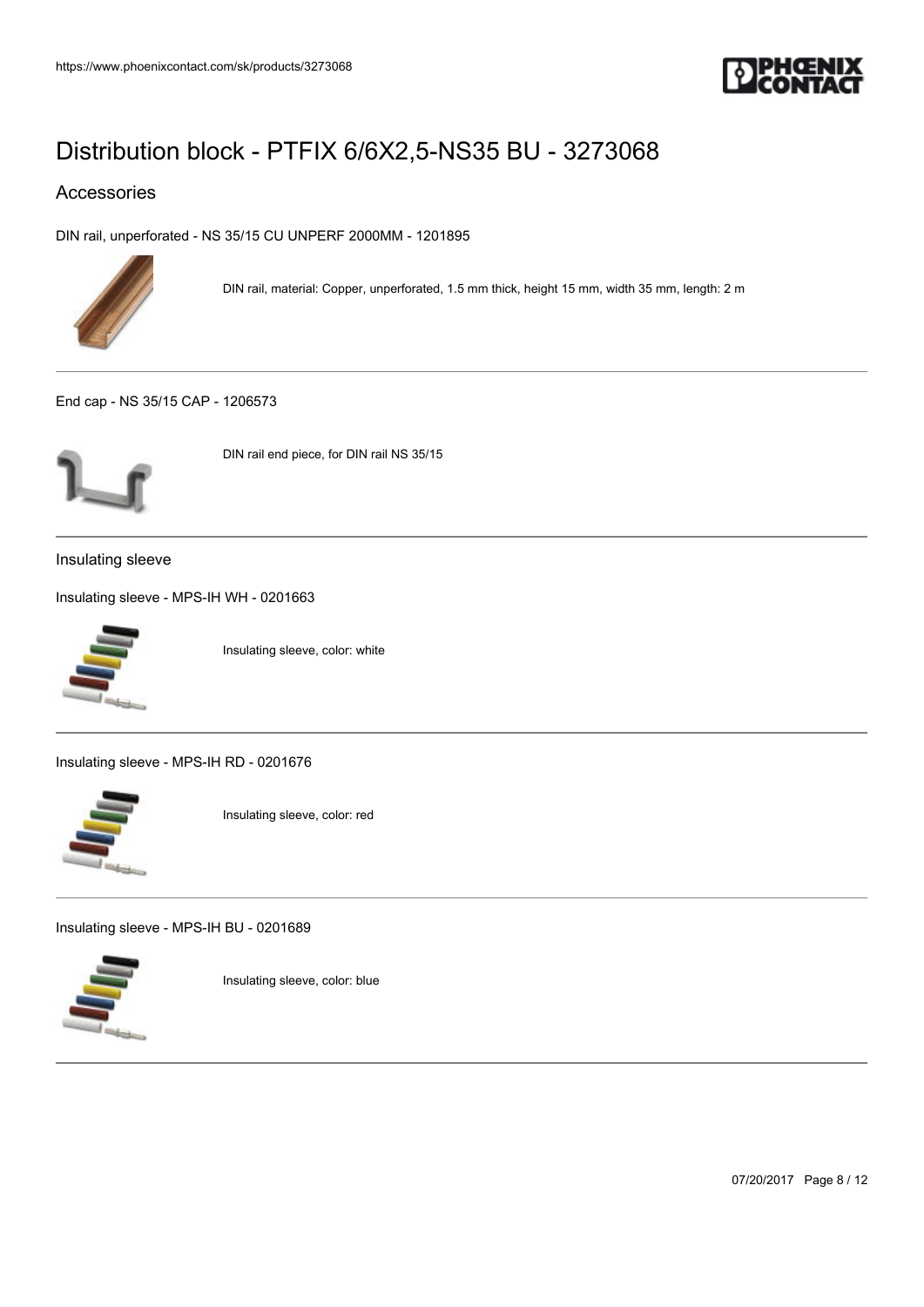

## Accessories

[Insulating sleeve - MPS-IH YE - 0201692](https://www.phoenixcontact.com/sk/products/0201692)



Insulating sleeve, color: yellow

[Insulating sleeve - MPS-IH GN - 0201702](https://www.phoenixcontact.com/sk/products/0201702)



Insulating sleeve, color: green

[Insulating sleeve - MPS-IH GY - 0201728](https://www.phoenixcontact.com/sk/products/0201728)



Insulating sleeve, color: gray

[Insulating sleeve - MPS-IH BK - 0201731](https://www.phoenixcontact.com/sk/products/0201731)



Insulating sleeve, color: black

#### Jumper

[Plug-in bridge - FBS 2-5 - 3030161](https://www.phoenixcontact.com/sk/products/3030161)



Plug-in bridge, pitch: 5.2 mm, length: 22.7 mm, width: 9 mm, number of positions: 2, color: red

07/20/2017 Page 9 / 12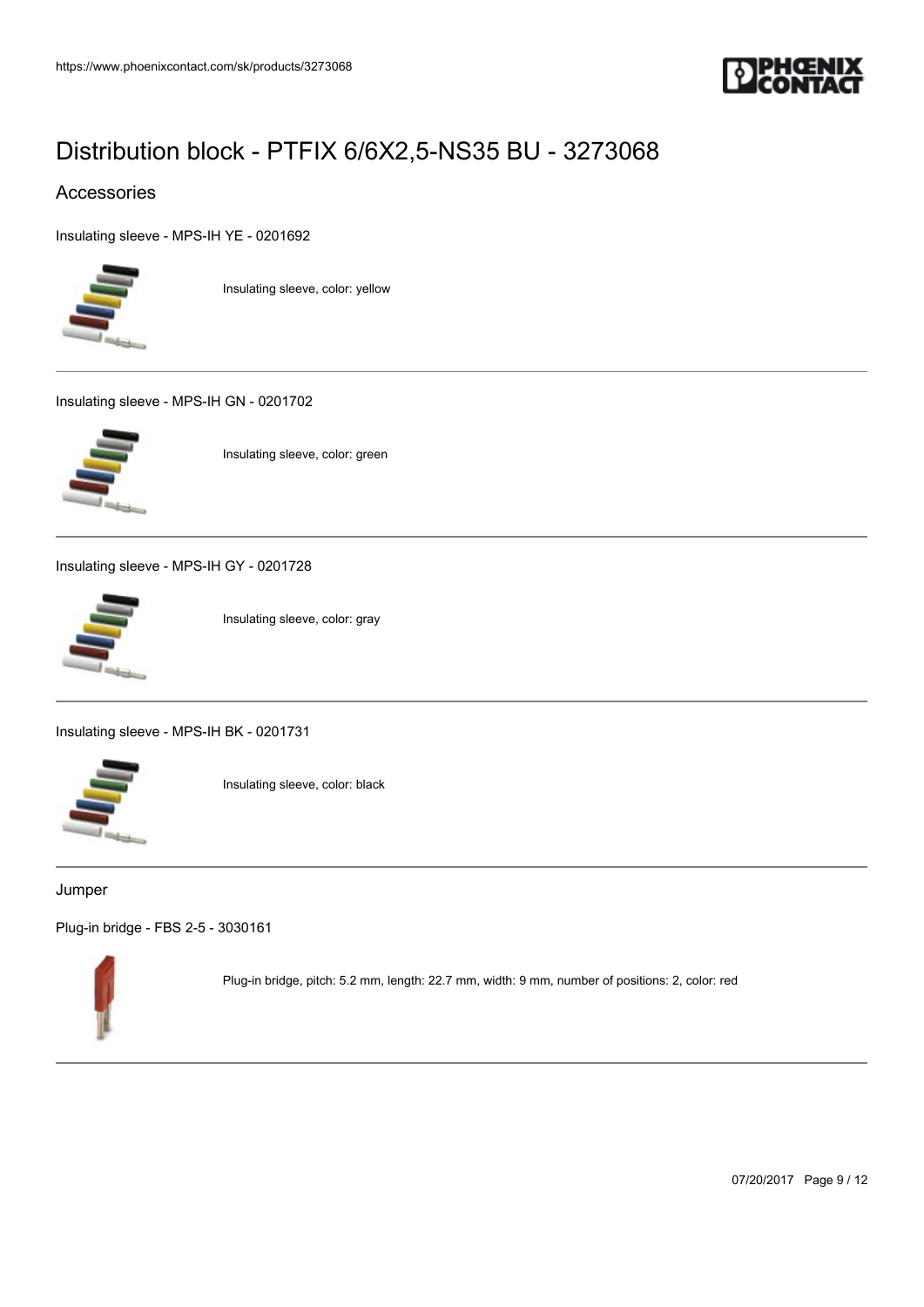

## Accessories

[Plug-in bridge - FBS 2-5 GN - 3032143](https://www.phoenixcontact.com/sk/products/3032143)



Plug-in bridge, pitch: 5.2 mm, number of positions: 2, color: green

[Plug-in bridge - FBS 2-5 BU - 3036877](https://www.phoenixcontact.com/sk/products/3036877)



Plug-in bridge, pitch: 5.2 mm, number of positions: 2, color: blue

[Plug-in bridge - FBS 2-5 GY - 3038969](https://www.phoenixcontact.com/sk/products/3038969)



Plug-in bridge, pitch: 5.2 mm, number of positions: 2, color: gray

### Labeled terminal marker

[Marker card - SK 5/3,8:FORTL.ZAHLEN - 0804183](https://www.phoenixcontact.com/sk/products/0804183)



Marker card, Card, white, labeled, Horizontal: Consecutive numbers 1 - 10, 11 - 20, etc. up to 91 - (99)100, Mounting type: adhesive, for terminal block width: 5 mm, Lettering field: 5 x 3.8 mm

[Marker card - SK 3,8 REEL P5 WH CUS - 0825124](https://www.phoenixcontact.com/sk/products/0825124)



Marker card, can be ordered: By card, white, labeled according to customer specifications, Mounting type: adhesive, for terminal block width: 5 mm, Lettering field: continuous x 3.8 mm

Marker carriers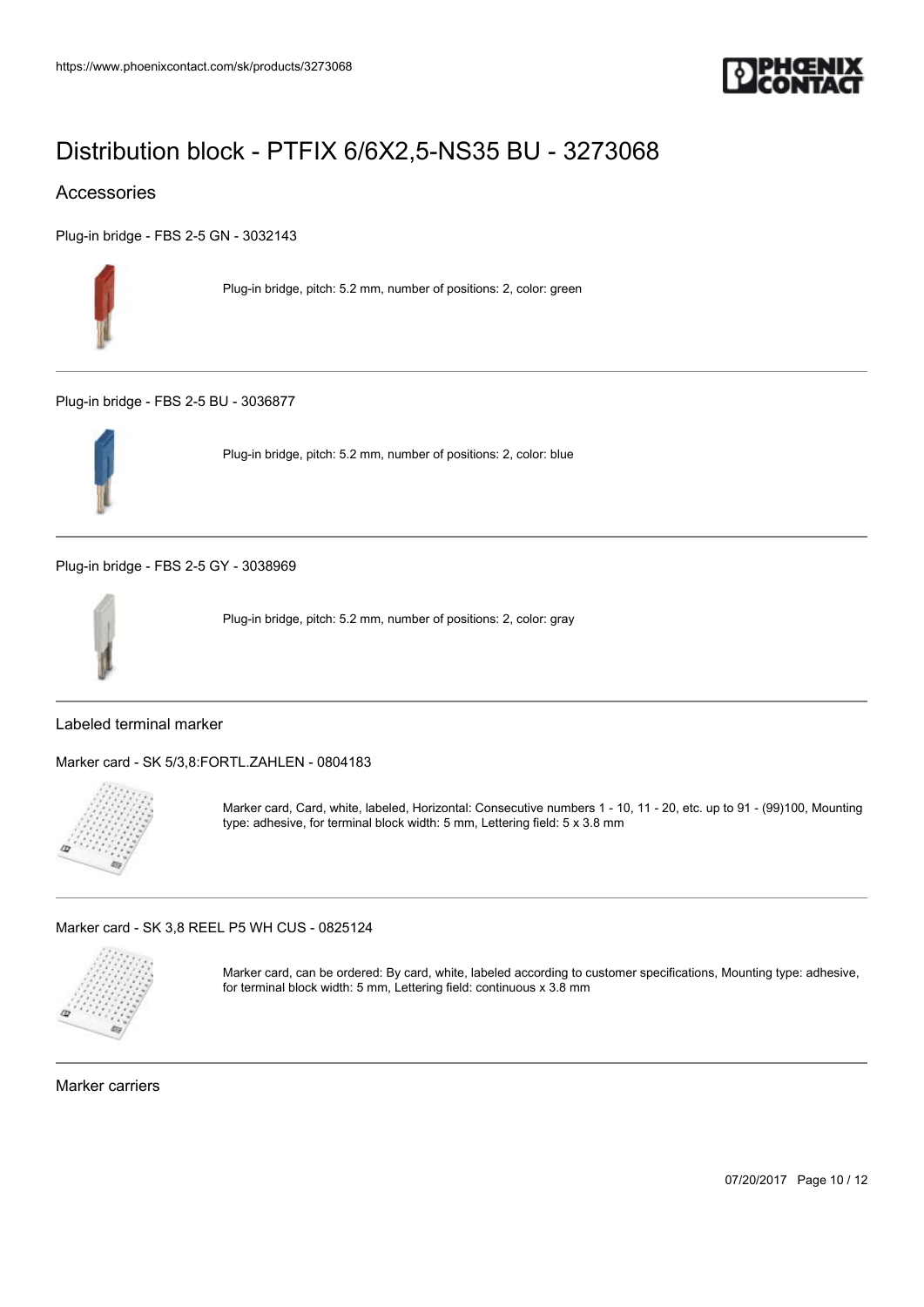

## Accessories

[Terminal strip marker carrier - KLM 2 - 0807575](https://www.phoenixcontact.com/sk/products/0807575)



Terminal strip marker carrier, gray, unlabeled, Mounting type: Plug in, Lettering field: 20 mm x 8 mm

[Terminal strip marker carrier - KLM 3-L - 0814788](https://www.phoenixcontact.com/sk/products/0814788)



Terminal strip marker carrier, height-adjustable, for end brackets CLIPFIX 15, CLIPFIX 35 and CLIPFIX 35-5, can be labeled with BMK...20 x 8 labels, or directly with the M-PEN or X-PEN

Screwdriver tools

[Screwdriver - SZF 1-0,6X3,5 - 1204517](https://www.phoenixcontact.com/sk/products/1204517)



Actuation tool, for ST terminal blocks, also suitable for use as a bladed screwdriver, size: 0.6 x 3.5 x 100 mm, 2component grip, with non-slip grip

Terminal marking

[Marking foil for zack marker strip - TML \(EX3,8\)R - 0801837](https://www.phoenixcontact.com/sk/products/0801837)



Marking foil for zack marker strip, Roll, white, unlabeled, can be labeled with: THERMOMARK ROLL, THERMOMARK ROLL X1, THERMOMARK ROLLMASTER 300/600, THERMOMARK X1.2, THERMOMARK S1.1, Mounting type: adhesive, for terminal block width: 30000 mm, Lettering field: 30,000 x 3.8 mm

[Marking foil for zack marker strip - TML \(104X3,8\)R - 0801833](https://www.phoenixcontact.com/sk/products/0801833)



Marking foil for zack marker strip, Roll, white, unlabeled, can be labeled with: THERMOMARK ROLL, THERMOMARK ROLL X1, THERMOMARK ROLLMASTER 300/600, THERMOMARK X1.2, THERMOMARK S1.1, Mounting type: adhesive, for terminal block width: 104 mm, Lettering field: 104 x 3.8 mm

Test plug terminal block